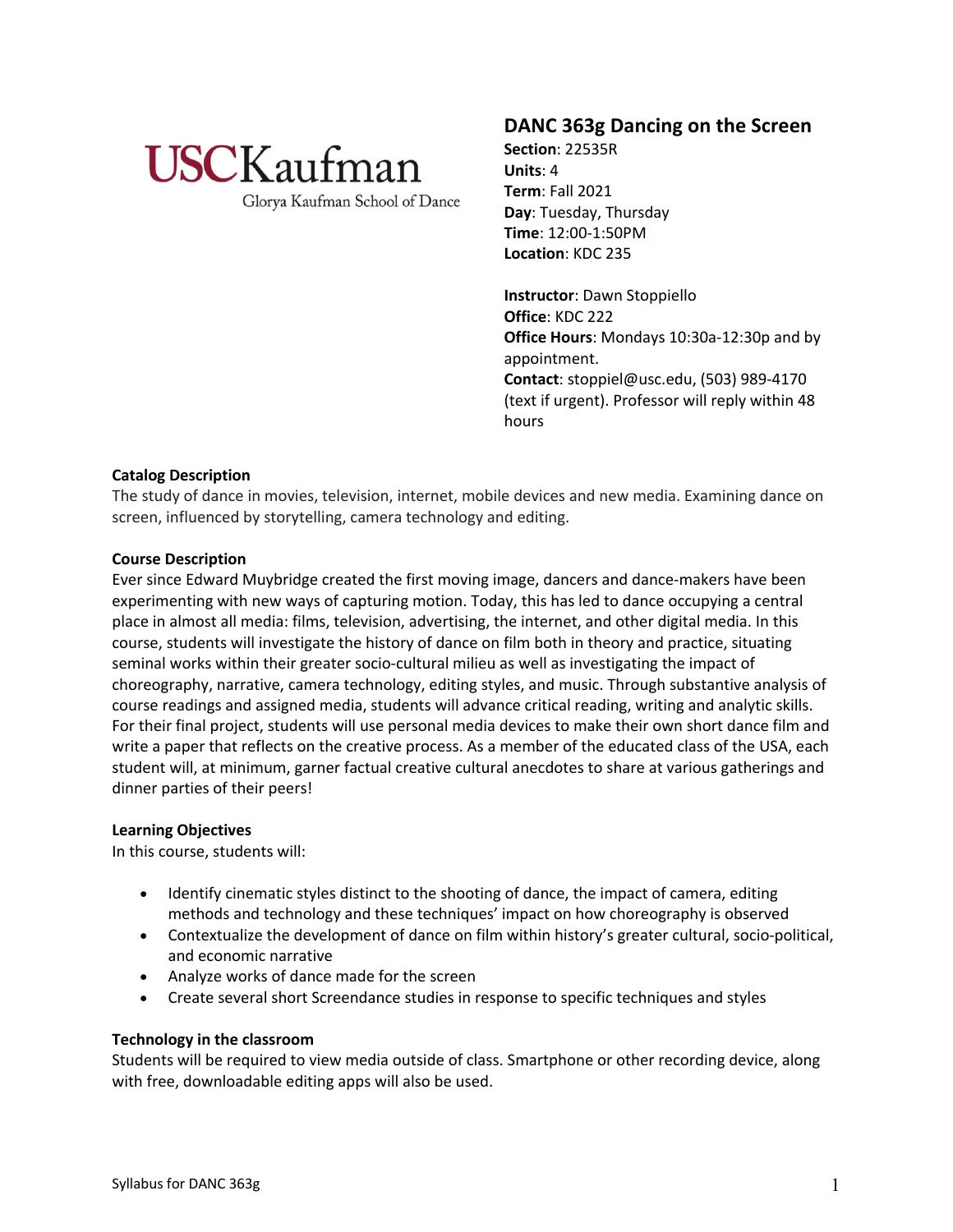## **Assigned Readings and Viewings (Subject to Change)**

*Some readings and viewings may contain nudity, profanity, and challenging content. All readings and viewings are posted in the week-specific Content folder on Blackboard. Readings are also posted along with the PowerPoint Presentations on the class Google Drive. https://drive.google.com/drive/folders/13JYkfAvza6bnz6A-x-xsf9t4JwN696-r*

Adams, Carolyn. "The Etudes Project: Using Video to Create a Canon for Contemporary Dance Educators." Mitoma, Judy and Elizabeth Zimmer. Envisioning Dance on Film and Video. London: Routledge, 2002: 136-122.

Albright, Ann Cooper. "Resurrecting the Future: Body, Image, and Technology." In Traces of Light: Absence and Presence in the Work of Loïe Fuller. Middletown: Wesleyan University Press, 2007: 181- 205.

Billman, Larry. "Music Video as Short Dance Film" Mitoma, Judy and Elizabeth Zimmer. Envisioning Dance on Film and Video. London: Routledge, 2002: 12-20.

Bremser, Martha and Sanders, Lorna editors. Fifty Contemporary Choreographers, Routeledge, New York, 2010: Merce Cunningham 105-110, Anna Teresa De Keersmaeker 130-136, William Forsythe 162- 169, Wim Vandekeybus 357-363, and Lloyd Newson 296-305.

Brooks Virginia. "From Méliès to Streaming Video: A Century of Moving Dance Images Mitoma, Judy and Elizabeth Zimmer. Envisioning Dance on Film and Video. London: Routledge, 2002: 49-68.

Caroll, Nöel. "Toward a Definition of Moving-Picture Dance" International Journal of Screendance 1, no. 1, 2010: 111-125.

Deren, Maya. "Amateur vs Professional" Essential Deren: Collected Writings on Film. Kingston, N.Y., Documentext, 2005: 17-18, and "Choreography for the Camera": 220-224.

Diamond, Dennis. "Archiving Dance on Video: The First Generation." Mitoma, Judy and Elizabeth Zimmer. Envisioning Dance on Film and Video. London: Routledge, 2002: 118-122.

Dils, Ann. "Moving Across Time with Words: Towards an Etymology of Screendance." International Journal of Screendance 2, no. 1, 2012: 24-26.

Dixon Gottschild, Brenda. *Digging the Africanist Presence in American Performance, Dance and Other Contexts*; select passages. Preagers Publishers 1996: 95-121.

Dodds, Sherril. "Dance on Screen: A Contextual Framework" Dance on Screen: Genres and Media from Hollywood to Experimental Art." Palgrave, MacMillian London, 2004: 1-34. Elswit, Kate. "So You Think You Can Dance Does Dance Studies." The Drama Review 56, no.1, 2012: 133- 142.

Franceschina, John. "Fifteen Cents a Dance, The Man Who Danced with Fred Astaire." Hermes Pan: The Man Who Danced with Fred Astaire." London: Oxford, 2012: 33-101.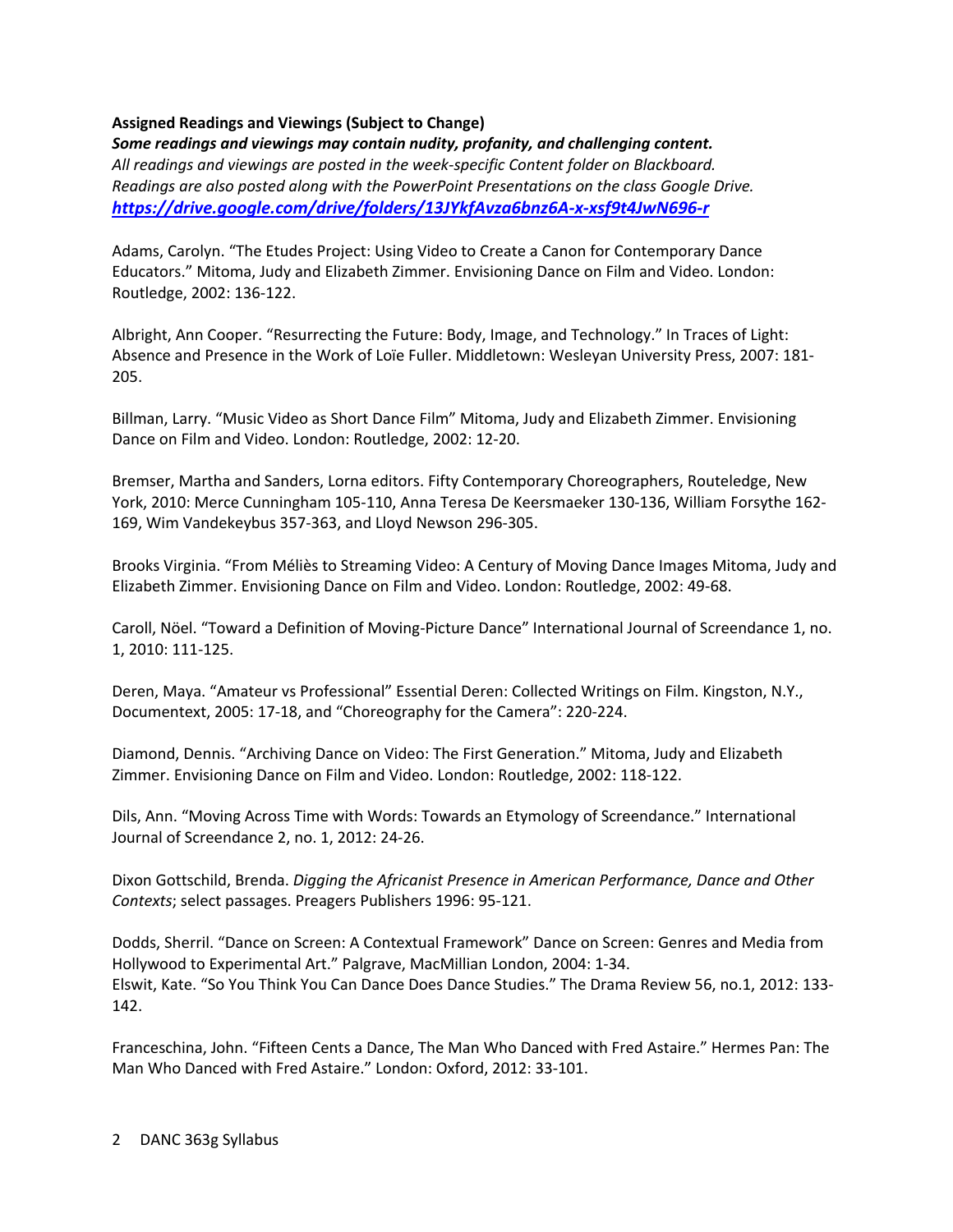Genné, Beth. "Dancin' in the Rain: Gene Kelly's Musical Films", Mitoma, Judy and Elizabeth Zimmer. Envisioning Dance on Film and Video. London: Routledge, 2002: 71-77.

McLean, Adrienne L. "If You Can Disregard the Plot: 'The Red Shoes' in an American Context." Dying Swans and Madmen: Ballet, The Body, and Narrative Cinema. (New Brunswick: Rutgers University Press, 2008: 133-171.

Rosenburg, Doug. "Toward a Theory of Screendance." Screendance: Inscribing the Ephemeral Image. London: Oxford, 2012: 154-170.

Spivak, Jeffrey. "The Cinematerpsichorean." Buzz: The Life and Art of Busby Berkeley (Lexington: University of Kentucky Press, 2011: 66-122.

Srinivas, Lakshmi. "The Musical Formula: Song and Dance in Popular Indian Cinema." Mitoma, Judy and Elizabeth Zimmer. Envisioning Dance on Film and Video. London: Routledge, 2002: 185-188.

Stearns, Marshall and Jean. "Bill Robinson: Up on the Toes" and "Fred Astaire." Jazz Dance: The Story of American Vernacular Dance. Schirmer Books, Macmillian Publishing, 1968: 180-188, 220-228.

Sulkas, Roslyn. "Forsythe and Film: Habits of Seeing." Mitoma, Judy and Elizabeth Zimmer. Envisioning Dance on Film and Video. London: Routledge, 2002: 180-188.

Valis Hill, Constance. "Trickster Gods and Rapparees", Tap Dancing America: A Cultural History , Oxford Scholarship Online, 2009: 1-28.

Vaughn, David. "Locale: The Collaboration of Merce Cunningham and Charles Atlas. Millennium Film Journal 10/11 (1981-82): 18-22.

Zimmer, Elizabeth. "Optic Nerve: Busby Berkeley and the American Cinema", Mitoma, Judy and Elizabeth Zimmer. Envisioning Dance on Film and Video. London: Routledge, 2002: 68-70.

## **Unless otherwise noted, all viewings are on Blackboard** à **Tools** à **Ares Course Reserves**

#### *Pre-1960 Movie Musical*

Zinnemann, Fred. "Oklahoma" 1955 Donen, Stanley and Gene Kelly. "Singin' in the Rain" 1952 Minnelli, Vincente. "An American in Paris" 1951 Powell, Michael and Pressburger, Emerich. "The Red Shoes" 1948 Bacon, Lloyd and Berkeley, Busby. "42<sup>nd</sup> Street" 1933

#### *Post-1960 Movie Musical/Dance Narrative*

Fosse, Bob. "All That Jazz" 1979 [unavailable - TBA] Attenborough, Richard. "A Chorus Line" 1985 https://www.youtube.com/watch?v=6K3iMbfZoK8&list=PL-Rb0Bod25cYYLL2ClnPLaY-2Q5jUgT5s Marshall, Rob. "Chicago" 2002 Von Trier, Lars. "Dancer in the Dark" 2000 Chazelle, Damien. "La La Land" 2016 Robbins, Jerome and Wise, Robert. "West Side Story" 1961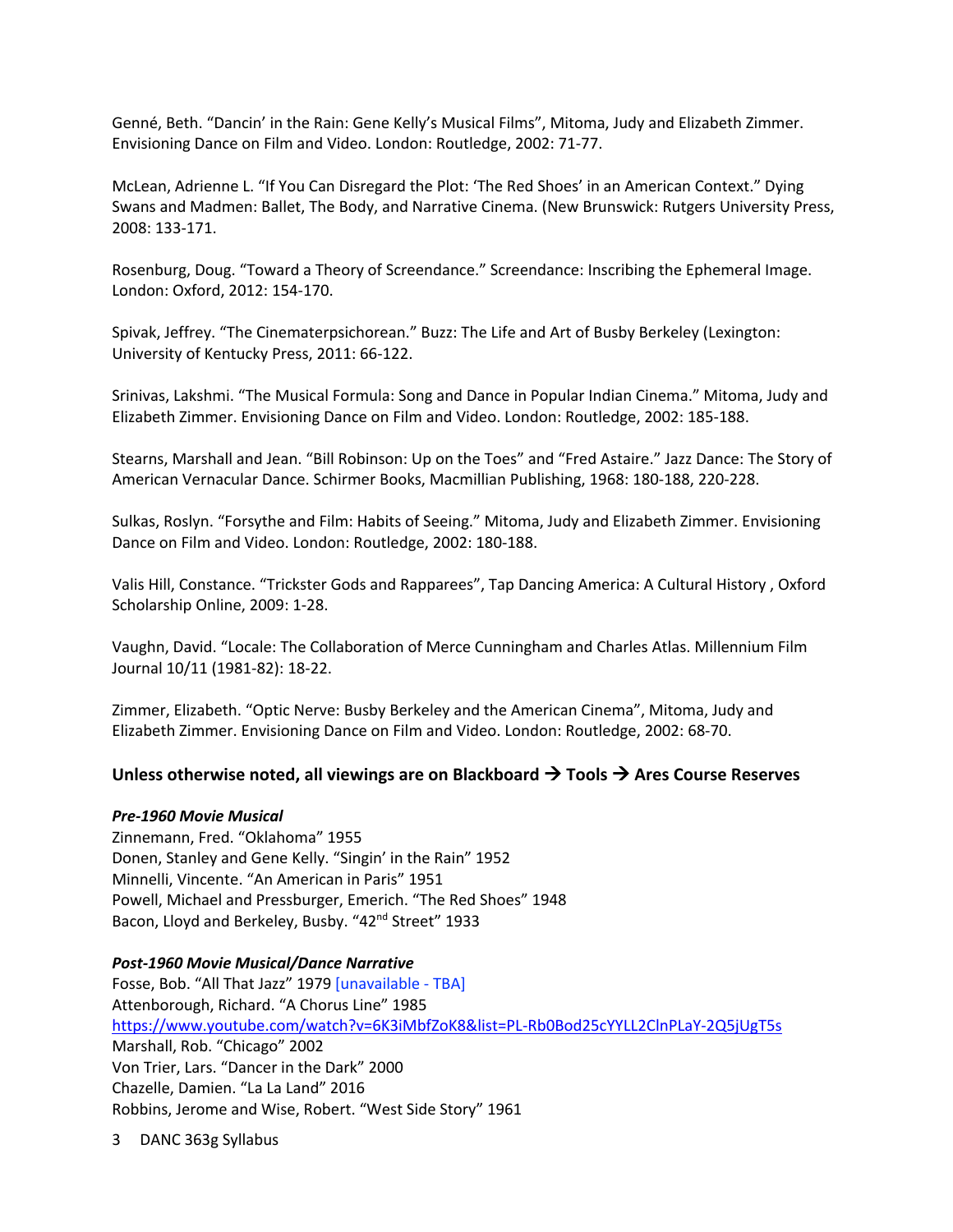Lumet, Sidney. "The Wiz" 1978 Jewison, Norman. "Jesus Christ Superstar" 1973 Forman, Milos. "Hair" 1979 Hackford, Taylor. "White Nights" 1985 Ross, Herbert. "Footloose" 1984 Badham, John. "Saturday Night Fever" 1977 Daldry, Stephen. "Billy Elliot" 2000 Lyne, Adrian. "Flashdance" 1983 Fletcher, Anne. "Step Up" 2006

#### *Dance Documentaries*

Gund, Catherine. "Born to Fly – Elizabeth Streb vs. Gravity." 2014. (Kanopy) Wenders, Wim. "PINA." Criterion: 2013. (Blackboard ->Tools->Course Reserves)

*Screendance List - https://www.youtube.com/playlist?list=PLGhinT3soodTMNb1LX4f\_dlfOvUxa5iPA*

Anna Teresa de Keersmaeker and De Mey, Thierry. "Rosas Danst Rosas" 1997 Forsythe, William. "Solo" 1997 Vandekeybus, Wim. "Blush" 2004 Newson, Lloyd (DV8 Physical Theatre). "The Cost of Living" 2004

#### **Description and Assessment of Assignments**

**Readings and Viewings:** Students will have reading, directed research, media viewing and/or equivalent creative practice each week. Students should complete the assigned reading or viewing before the next class after the week in which it is posted. Some reading and viewings may contain nudity, profanity and challenging content. The readings for this course are predominantly secondary sources written by leading experts in the fields of dance studies and cinema. However, as the primary objective of this course is to examine seminal dance works made for the screen, assigned video viewing and other visual media shown in class will represent vital primary texts for the course. Like lectures and reading materials, knowledge of these media will be crucial to students' success. Students are encouraged to engage with additional media in conjunction with assigned readings and viewings. **In-class citations for papers are the authors in the assigned readings. Though you can refer to the professor's lectures, you may not use them as formal citations.**

**Activities**: Attendance is taken only for Covid tracing purposes in this course. There will be class work for which you will be given credit through the completion of Activities throughout the semester. Each Activity has a specific deliverable that is described on Blackboard.

**Paper: Response to a classic Movie Musical:** Students will select a pre-1960 classic movie musical from a list provided by the instructor, to watch outside of class. Drawing from various in-class materials as well as additional outside sources, students will write an analysis paper that offers critical comments on the content and form of the movie musical. You will historicize/contextualize this movie musical; discuss the choreographic strategies employed; discuss the cinematic strategies employed. Additional considerations are your personal response to the film and your thoughts about this film's place in the greater canon. **Students' 3-5-page typed, double-spaced and proof-read paper must follow MLA formatting guidelines, including citations and separate bibliography. All citation information for papers is in the reading list of the syllabus. Due via Turnitin. Submit with enough time to contact IT if you have technical difficulties. One point taken off for each day late.**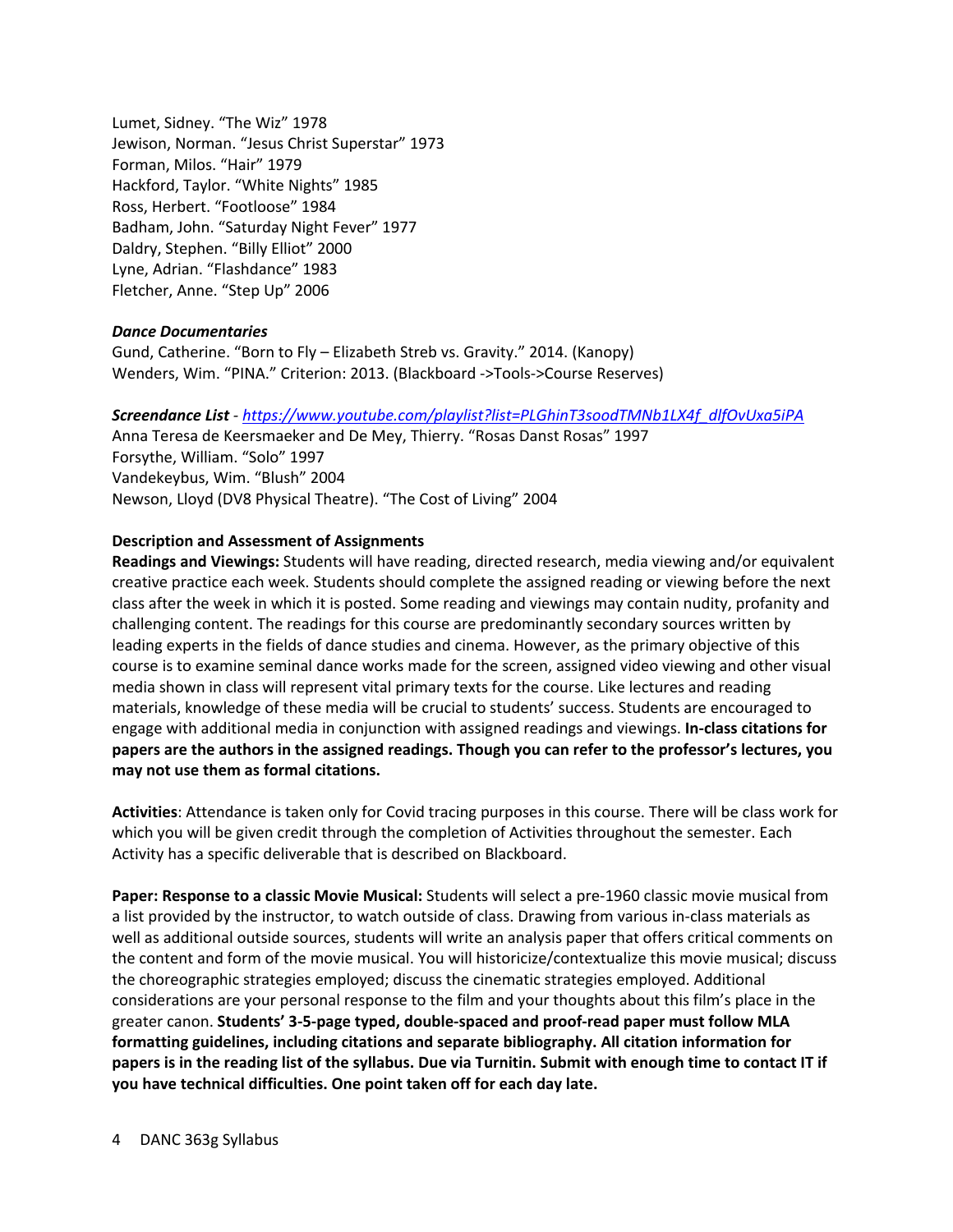#### **Post 1960 Movie Musical/Dance Narrative group research**

Research the following information for your groups set of films and organize it into a Google Slides presentation to present to the class.

What year was each film made? Who was the director? Who was the choreographer? What is the mise-en-scene, location(s)? What is the socio-political content? How are the films similar or different? What are the common themes/concepts? Describe the dancing in each film. How is it similar or different?

Group 1: All That Jazz, A Chorus Line, Chicago, Dancer in the Dark\*, LaLaLand Group 2: West Side Story, The Wiz, Jesus Christ Superstar Group 3: Hair, White Nights, Footloose Group 4: Saturday Night Fever, Billy Elliot, Flashdance, Step Up

\*TRIGGER WARNING. THIS FILM DEALS WITH DIFFICULT SUBJECT MATTER.

**Final Solo Dance Film Project:** [Covid depending – this may be a group project] Using personal media (ie: video camera on mobile device and basic editing software such as iMovie), students will each create a 2 minute dance film consisting of a 1-minute explanation of process, followed by a 1-minute interpretive response to a list of iconic scenes provided by the professor. These final films will be viewed together in class on the final date and assessed by peer review based on a specific rubric provided by the professor.

**Final Exam, Tuesday, Dec 14, 11:00AM-1:00PM:** Students are required to be present for the final exam, which will consist of an in-class presentation of the student-made dance films.

#### **Grading Breakdown**

| <b>Assignment</b>                                                  | <b>Points</b> | % of Grade |
|--------------------------------------------------------------------|---------------|------------|
| Activities: 12x5 points, breakdown on Blackboard under Assignments | 60            | 60         |
| Paper: Analysis of a classic Movie Musical                         | 20            | 20         |
| Post 1960 Movie Group Research - Google Slides (shared grade)      | 10            | 10         |
| <b>Final Dance Film Project</b>                                    | 10            | 10         |
| <b>TOTAL</b>                                                       | 100           | 100%       |

## **Grading Scale**

Course final grades will be determined using the following scale.

| A     | 95-100 |      | 73-76        |
|-------|--------|------|--------------|
| $A-$  | 90-94  | $C-$ | 70-72        |
| B+    | 87-89  | D+   | 67-69        |
| B     | 83-86  | D    | 63-66        |
| $B -$ | 80-82  | D-   | 60-62        |
| C+    | 77-79  | F    | 59 and below |
|       |        |      |              |

#### **Assignment Submission**

All online posts and written assignments must be submitted no later than 11:59pm the evening of the due date.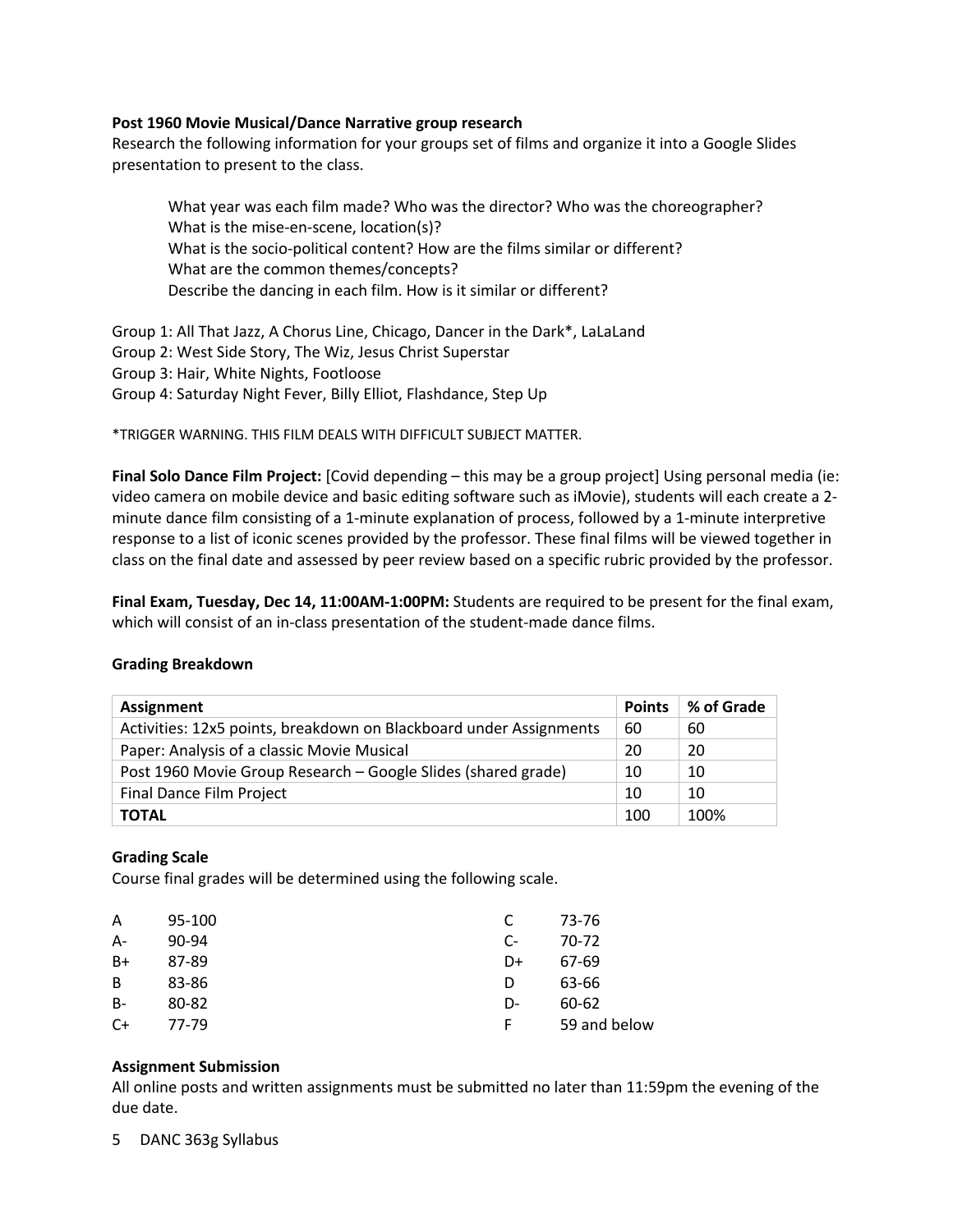## **Assignment Rubrics**

All assignment rubrics are posted on Blackboard under Assignments.

#### **Grading Timeline**

Assignment grades will be posted to Grade Center two weeks after submission.

#### **Grading Dispute Note**

I want to make sure that your grades reflect your performance. If you feel there is an error in the grading, please let me know. To dispute a grade, you must request a review by email no sooner than one week and no later than two weeks from the date the grade was published on Blackboard. In the email you must identify yourself and the assignment you are questioning. You must provide a specific argument for the grade change, identifying the row(s) in the rubric where you feel you were mis-scored.

#### **Attendance**

Attendance is taken but not used as assessment in this course. You are assessed via the creation and posting of short studies throughout the semester. All synchronous Zoom classes are atomically recorded and uploaded to Blackboard under Zoom Links.

#### **Classroom norms**

Our primary commitment is to learn from each other. We will listen to each other and not talk at each other. We acknowledge differences amongst us in backgrounds, skills, interests, and values. We realize that it is these very differences that will increase our awareness and understanding through this process.

Always use a respectful tone.

Criticize ideas, not individuals or groups.

Commit to learning, not debating.

Use "I" statements to state your views.

Step Up, Step Back. Be mindful of taking up much more time than others. On the same note, empower yourself to speak up when others are dominating the conversation.

Please check your USC email at least once every 24-hours.

#### **Course Schedule: A Weekly Breakdown**

| Week          | <b>Topics/Daily Activities</b> | <b>Readings and Homework</b> | <b>Deliverables/Due Dates</b> |
|---------------|--------------------------------|------------------------------|-------------------------------|
| Week 1        | Course Introduction:           | Read: Deren, Maya.           | Make your named folder        |
| <b>Aug 24</b> | Syllabus, Paper, Activities,   | "Amateur vs Professional"    | in the class Google Drive     |
| <b>Aug 26</b> | Rubrics, Google Drive,         |                              | Folder.                       |
|               | Google Docs, File Naming       | Read: Carrol, "Moving        |                               |
|               |                                | Picture Dance" (pg. 111-125) |                               |
|               | PP: Dawn's Dance Lineage       |                              |                               |
|               | and Introduction to            |                              |                               |
|               | Dancing on the Screen          |                              |                               |
|               |                                |                              |                               |
|               | Breakout – meet each           |                              |                               |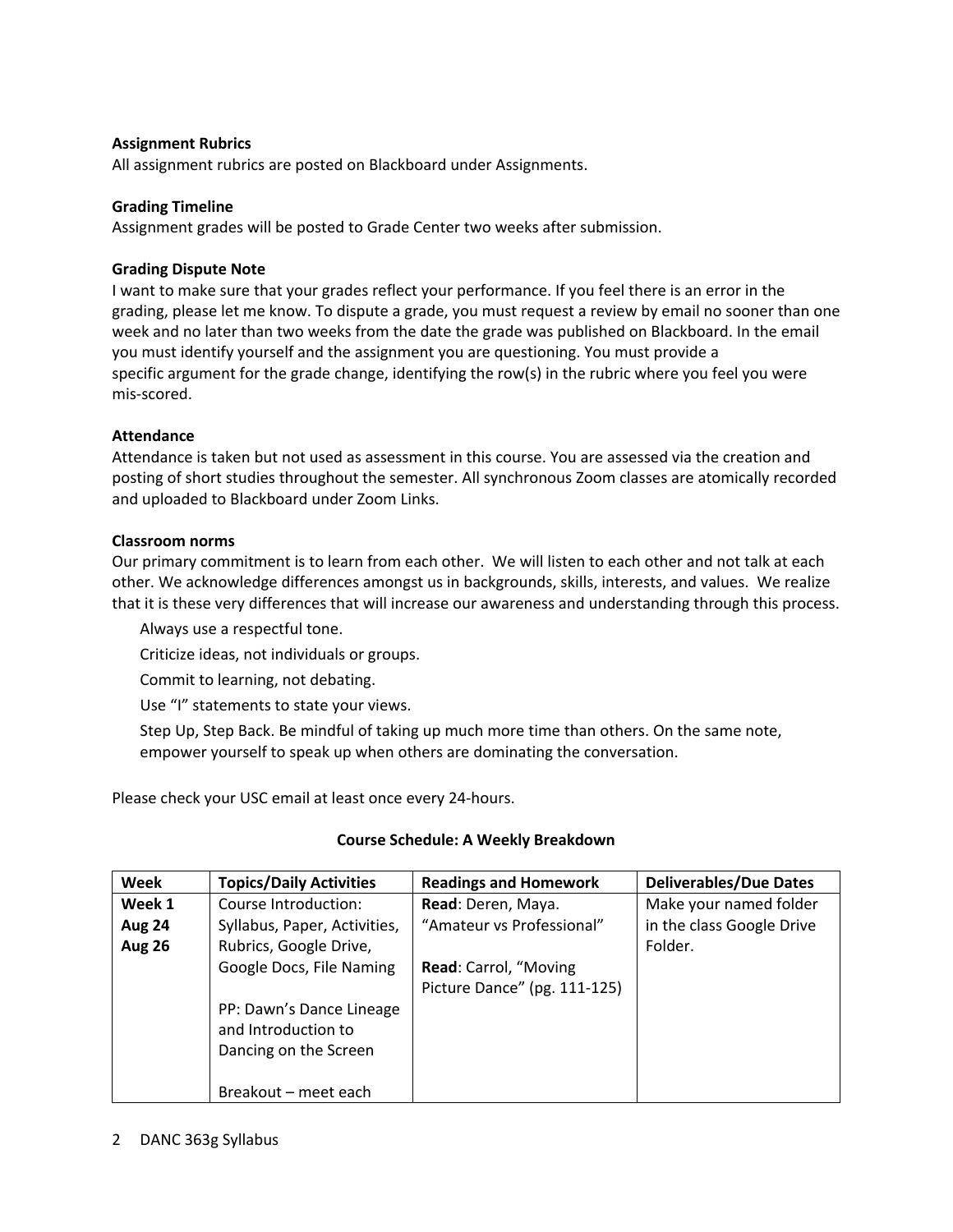|                                          | other                                                                                                                                                                                                                       |                                                                                                                                                                                                                                              |                                                                                                    |
|------------------------------------------|-----------------------------------------------------------------------------------------------------------------------------------------------------------------------------------------------------------------------------|----------------------------------------------------------------------------------------------------------------------------------------------------------------------------------------------------------------------------------------------|----------------------------------------------------------------------------------------------------|
| Week 2<br><b>Aug 31</b><br>Sep 2         | PP: Moving Picture Dance<br>Deren Analysis Breakout -<br>Read: "Choreography for<br>the Camera" (pg. 220-224)                                                                                                               | Read: Brooks, "Méliès to<br>Streaming Video" (pg. 54-60)<br>Read (optional): Albright.<br>"Resurrecting the Future:<br>Body, Image, and<br>Technology." (pg. 181-205)<br>Watch: Rudolph Valentino<br>documentary (28 minutes)                | <b>Activity 1: Deren Analysis</b><br>in class. Due Sep 2                                           |
| Week 3<br>Sep 7<br>Sep 9                 | PP: Early Dance on Film:<br>Edison, Méliès, Fuller to<br>Moving in the Silent Era:<br>Chaplin, Fairbanks,<br>Valentino<br>In-Camera and Rule of<br>Thirds group project                                                     | Watch: 42 <sup>nd</sup> Street<br>Read: Zimmer, "Berkeley and<br>the American Cinema" (pg.<br>$68-70$<br>Read (optional): Spivak. "The<br>Cinematerpsichorean." (pg.<br>$66-122$<br>Review the Pre-1960 Movie<br>Musical list for your paper | Activity 2: In-Camera<br>Editing and Rule of Thirds.<br>Due Sep 9                                  |
| Week 4<br><b>Sep 14</b><br><b>Sep 16</b> | PP: Those "Fabulous" 30s:<br>Busby Berkeley, Racism<br>and Sexism<br>In class research: women<br>and POC directors,<br>producers, etc. Who were<br>they and what did they<br>make? (Title 7 and EEOC)<br>Buzz group project | Read: Stearns, Fred Astaire<br>(pg. 220-228)<br>Read (optional):<br>Franceschina. "Fifteen Cents<br>a Dance, The Man Who<br>Danced with Fred Astaire."<br>(pg. 33-101)                                                                       | Activity 3: Buzz<br>Techniques. Due Sep 16                                                         |
| Week 5<br>Sep 21<br>Sep 23               | PP: Pan, Astaire, Rogers<br>Thursday: Ballroom Dance<br>Class with Kaufman<br><b>Professor J Fuentes</b>                                                                                                                    | <b>Watch: The Red Shoes</b><br>Read (optional): McLean. "If<br>You Can Disregard the Plot:<br>'The Red Shoes' in an<br>American Context." (pg. 133-<br>171)                                                                                  | All Add/Drop Activities.<br>Due Sep 28<br>Activity 4: Ballroom class,<br>exit response. Due Sep 23 |
| Week 6                                   | PP: Dance as Cinematic                                                                                                                                                                                                      | Watch: Singin' in the Rain                                                                                                                                                                                                                   |                                                                                                    |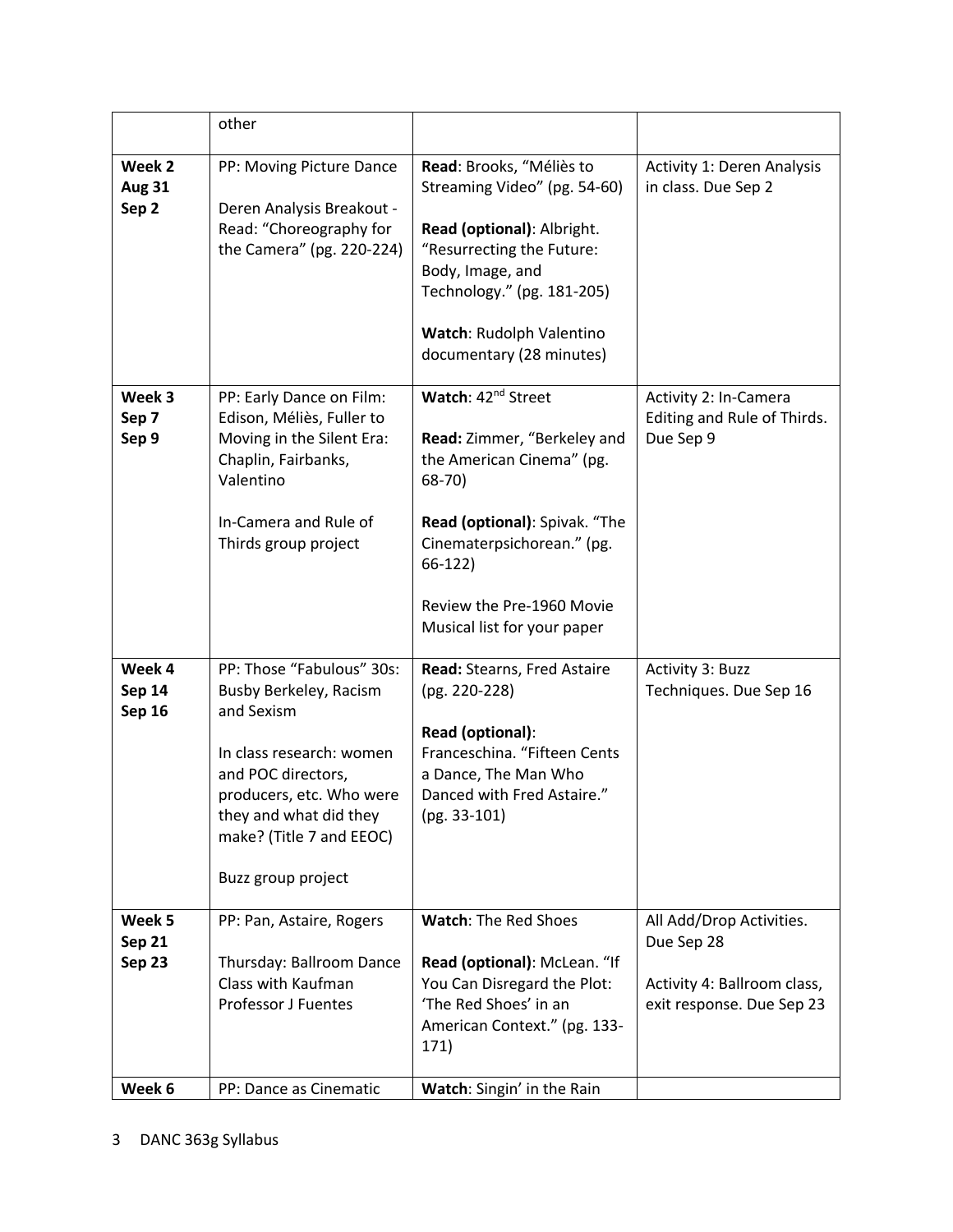| Sep 28                   | Narrative: The Red Shoes,                                                                                                                       |                                                                                                                                                                                         |                                                                                          |
|--------------------------|-------------------------------------------------------------------------------------------------------------------------------------------------|-----------------------------------------------------------------------------------------------------------------------------------------------------------------------------------------|------------------------------------------------------------------------------------------|
| <b>Sep 30</b>            | Oklahoma and "the dream                                                                                                                         | Read: Genne, "Gene Kelly's                                                                                                                                                              |                                                                                          |
|                          | ballet"                                                                                                                                         | Musical Films" (pg. 71-77)                                                                                                                                                              |                                                                                          |
|                          | <b>Discuss Movie Musical</b><br>paper                                                                                                           | Read: Stearns, "Bill Robinson:<br>Up on the Toes" (pg. 180-<br>188)                                                                                                                     |                                                                                          |
|                          |                                                                                                                                                 | Read (optional): Valis Hill,<br>"Trickster Gods and<br>Rapparees" (pg. 1-28)                                                                                                            |                                                                                          |
| Week 7<br>Oct 5<br>Oct 7 | PP: The "Iconic" Dance<br>Film - Singin' in the Rain<br>and "American Dance"<br>Jazz Dance class with<br>Kaufman Professor E.<br>Moncell Durden | Read: Dixon Gottschild,<br>Stripping the Emperor: The<br>Africanist Presence in<br>American Concert Dance (pg.<br>$95-121$<br>Read: Billman, "Music Video<br>as Dance Film" (pg. 12-20) | Activity 5: Jazz class, exit<br>response. Due Oct 7<br>Movie Musical Paper Due<br>Oct 12 |
|                          |                                                                                                                                                 | Read (optional): Rosenburg.<br>"Toward a Theory of<br>Screendance." (pg. 154-170)                                                                                                       |                                                                                          |
|                          |                                                                                                                                                 |                                                                                                                                                                                         |                                                                                          |
| Week 8                   | Oct 12: Midterm in class                                                                                                                        |                                                                                                                                                                                         |                                                                                          |
| <b>Oct 12</b>            |                                                                                                                                                 |                                                                                                                                                                                         |                                                                                          |
| <b>Oct 14</b>            | Oct 14: no class                                                                                                                                |                                                                                                                                                                                         |                                                                                          |
|                          |                                                                                                                                                 |                                                                                                                                                                                         |                                                                                          |
| Week 9<br>Oct 19         | MTV Revolution: dance on                                                                                                                        | Read: Sirnivas, "Popular                                                                                                                                                                | Activity 6: MTV response                                                                 |
| <b>Oct 21</b>            | TV and the Internet<br>(Proteomedia post future                                                                                                 | Indian Cinema" (pg. 185-188)                                                                                                                                                            | in class on Thursday. Due<br>Oct 21.                                                     |
|                          | performance festival and                                                                                                                        | Watch: Pina and Born to Fly -                                                                                                                                                           |                                                                                          |
|                          | others)                                                                                                                                         | Streb vs. Gravity for                                                                                                                                                                   | <b>Activity 7: Stop Motion</b>                                                           |
|                          |                                                                                                                                                 | Documentary response. Due                                                                                                                                                               | due Oct 26 before class.                                                                 |
|                          | <b>Stop Motion playlist</b>                                                                                                                     | Nov 4.                                                                                                                                                                                  |                                                                                          |
| Week 10                  | Dance Documentaries and                                                                                                                         | Read: Vaughn. "Locale-The                                                                                                                                                               | Activity 8: Bollywood                                                                    |
| <b>Oct 26</b>            | Dance around the World:                                                                                                                         | <b>Collaboration of Merce</b>                                                                                                                                                           | class, exit response. Due                                                                |
| <b>Oct 28</b>            | Find one link of a dance                                                                                                                        | <b>Cunningham and Charles</b>                                                                                                                                                           | <b>Oct 28</b>                                                                            |
|                          | from your ethnic identity<br>to share in class.                                                                                                 | Atlas pg 18-22.                                                                                                                                                                         |                                                                                          |
|                          |                                                                                                                                                 | <b>Read: Bremser and Sanders</b>                                                                                                                                                        |                                                                                          |
|                          | Thursday: Bollywood class                                                                                                                       | <b>Editors. Fifty Contemporary</b>                                                                                                                                                      |                                                                                          |
|                          | with Kaufman Professor                                                                                                                          | Choreographers. Merce                                                                                                                                                                   |                                                                                          |
|                          | Achinta McDaniel                                                                                                                                | Cunningham pg 105-110 and<br>Anna Teresa deKeersmaeker                                                                                                                                  |                                                                                          |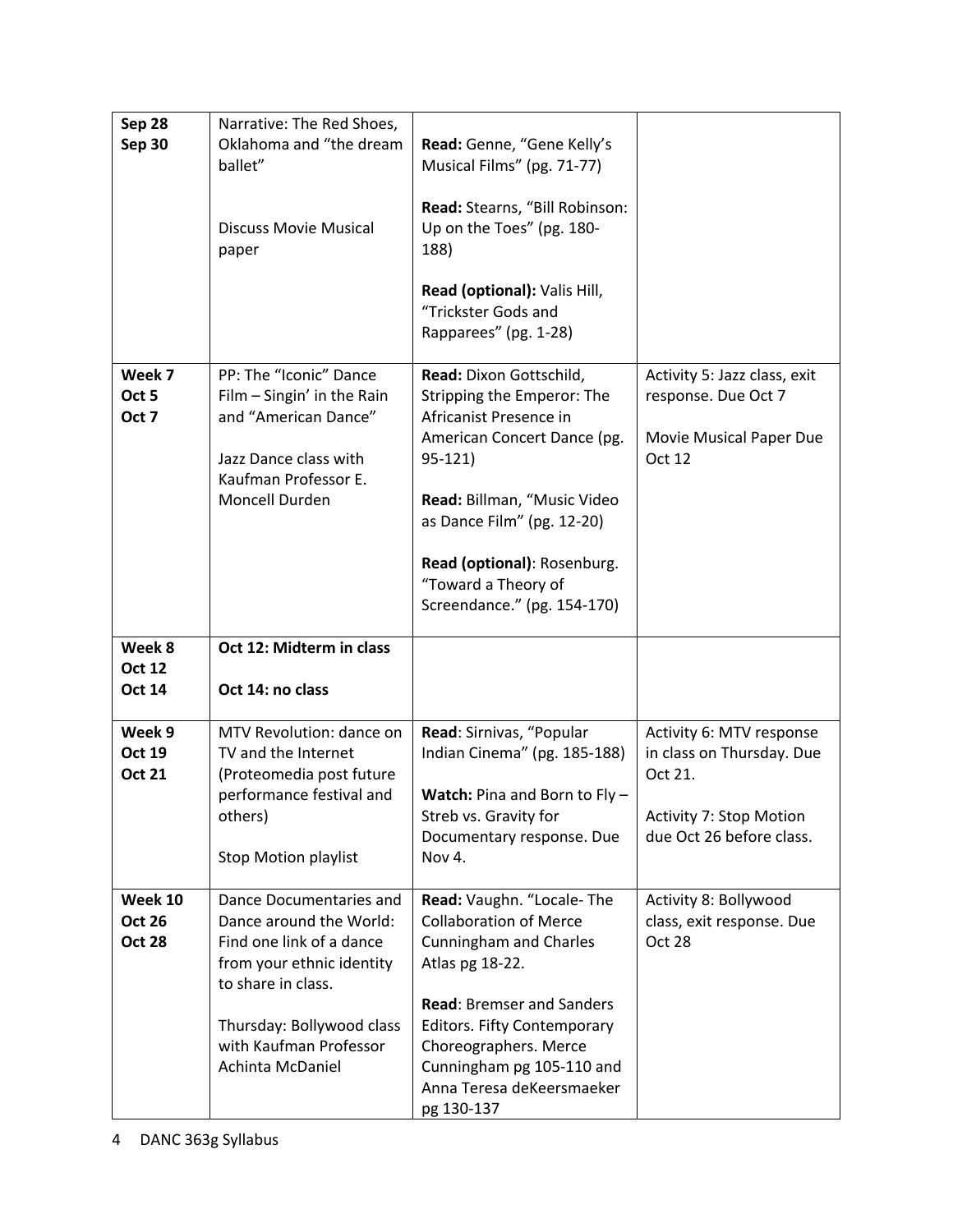| Week 11<br>Nov <sub>2</sub><br>Nov <sub>4</sub> | PP: Screendance 1 -<br>Cunningham and Atlas,<br>Anna Teresa<br>DeKeersmeaker - Rosas<br>Danst Rosas<br>Browse: Mitchell Rose and<br>Katrina McPhearson (links<br>on Bb)<br>ReRosas groups | <b>Watch: Rosas Danst Rosas,</b><br>Blush, The Cost of Living, Solo<br>for Screendance response.<br>Due Nov 23                                                                                                                                         | <b>Activity 9: Documentary</b><br>response. Due Nov 4<br>Activity 10: ReRosas. Due<br>Nov <sub>4</sub> |
|-------------------------------------------------|-------------------------------------------------------------------------------------------------------------------------------------------------------------------------------------------|--------------------------------------------------------------------------------------------------------------------------------------------------------------------------------------------------------------------------------------------------------|--------------------------------------------------------------------------------------------------------|
| Week 12<br>Nov <sub>9</sub><br><b>Nov 11</b>    | Tuesday: Observe dance<br>class with Kaufman<br><b>Professor Patrick Corbin</b><br>PP: Screendance 2<br>Forsythe - Solo,<br>Synchronous Objects,<br><b>Motion Bank</b>                    | <b>Read:</b> Bremser and Sanders<br>editors. Fifty Contemporary<br>Choreographers, Wim<br>Vandekeybus 357-363, and<br>Lloyd Newson 296-305.<br>Watch: Rosas Danst Rosas,<br>Blush, The Cost of Living,<br>Solo for Screendance<br>response. Due Nov 23 | Activity 11: Contemporary<br>class observation, exit<br>response. Due Nov 9                            |
| Week 13<br><b>Nov 16</b><br><b>Nov 18</b>       | PP: Screendance 3<br>Wim Vandekeybus - Blush,<br>Screendance 4<br>DV8 - The Cost of Living<br><b>Discuss Final Film Project</b>                                                           | Watch: Rosas Danst Rosas,<br>Blush, The Cost of Living, Solo<br>for Screendance response.<br>Make sure you have<br>watched all of these. Due<br><b>Nov 23</b>                                                                                          | Activity 12: Screendance<br>response. Due Nov 23                                                       |
| Week 14<br><b>Nov 23</b><br>Nov 25-<br>no class | Tuesday: Work on Post-<br>1960 Movie<br>Musicals/Dance Narrative<br>(dance as narrative<br>support, socio-political<br>events)                                                            |                                                                                                                                                                                                                                                        |                                                                                                        |
| Week 15<br><b>Nov 30</b><br>Dec 1               | <b>Random groups will</b><br>present in class all groups<br>will be graded: Post-1960<br>Movie Musicals/Dance<br>Narrative                                                                |                                                                                                                                                                                                                                                        |                                                                                                        |
| <b>FINAL</b><br><b>Dec 14</b>                   | 11:00AM-1:00PM Present<br><b>Final Films in Class</b>                                                                                                                                     |                                                                                                                                                                                                                                                        | Post Final Films in folder.                                                                            |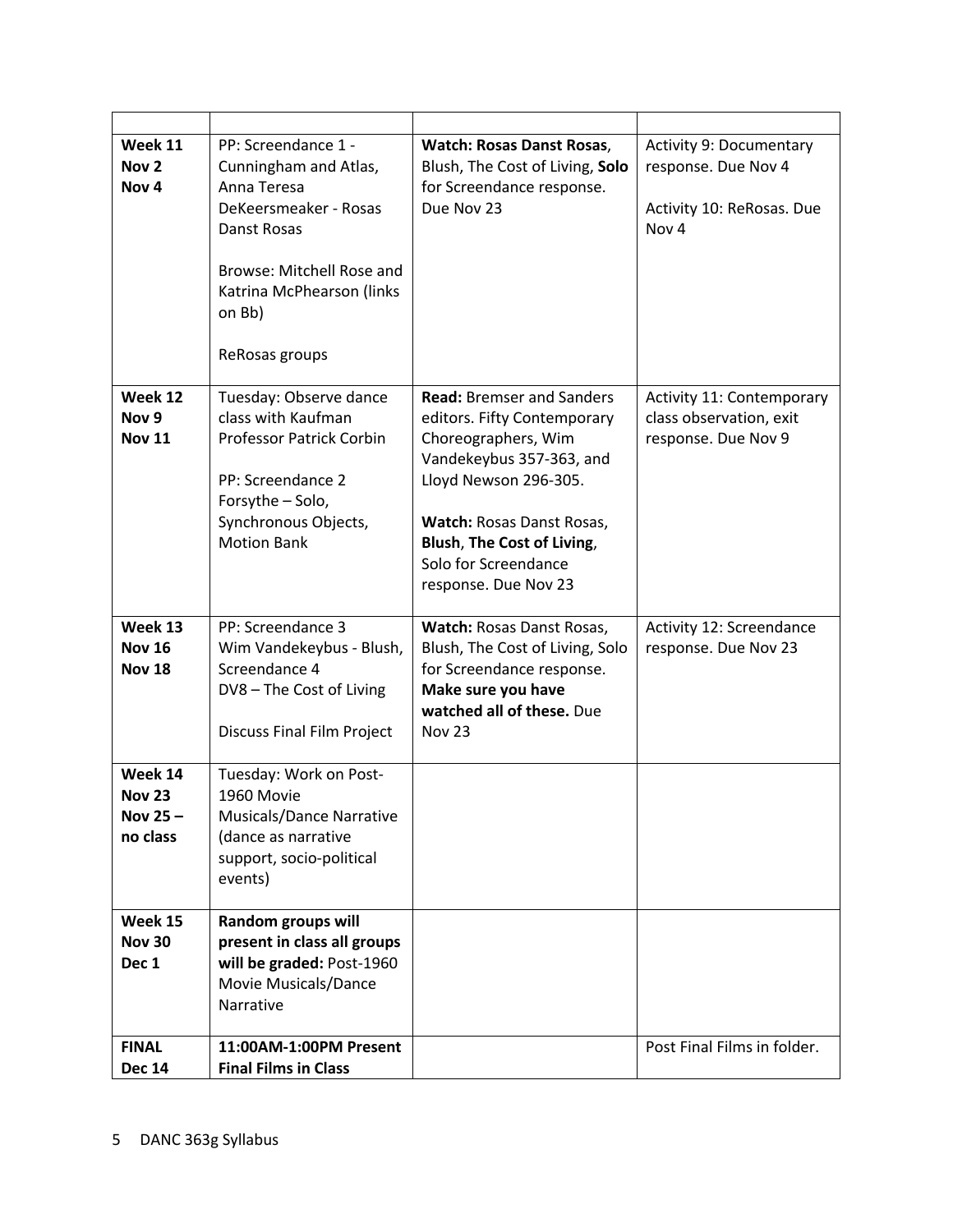# *KSOD Policies Required in Syllabus*

## **Mental and Physical Health at Kaufman – see last pages of Syllabus for more information**

**Student Health:** phone number (213) 740-9355 (WELL). On call 24/7

Free and confidential mental health treatment for students, including short-term psychotherapy, group counseling, stress fitness workshops, and crisis intervention.

Dr. Greco: Kelly.Greco@med.usc.edu

Marisa Hentis: Hentis@usc.ed

## **Names and Pronouns**

In our classroom and at USC, every student has the right to be respected and referred to by their name and pronouns that correspond to their gender identity. Pronouns are words we use in place of names (e.g., he/she/they/ze), and for some people, they are an inherent piece of their identity. At any point through the course, please feel free to share with me if you would like me (and your classmates) to address you in a different way. I will not tolerate misgendering and disrespect of people's names and pronouns in our classroom.

## **Equity, Diversity and Inclusion**

This class takes place at a university committed to equity for all students, where diversity and inclusion are considered critical to the academic environment. In this classroom, free speech is respected, and civil discourse is expected, with a safe learning environment the priority. We will endeavor to use language that is respectful—sometimes being inquisitive and creative, because language changes all the time—particularly when it comes to differences in age, ethnicity, gender identity or expression, race or socioeconomic status.

## **"Call-In" Agreement**

We as Kaufman faculty support conversations surrounding racial justice and encourage fostering a culture of calling people IN to the conversation as opposed to calling people out.

## **Statement on Physical Contact**

As an embodied art form, dancing is a physical and an emotional act. In the process of studying dance, students often experience physical contact with their instructors and peers. Faculty members may use touch to provide proprioceptive and kinesthetic feedback to students; they may use touch to correct alignment, improve technique, and promote healthier movement practices. In some classes, particularly those involving partnering, students' will experience physical contact with their peers. As developing artists experimenting with modes of expression, students may also experience a variety of emotions in the classroom. As such, it is imperative that the studio-classroom be a safe, inclusive, and respectful space for all students and faculty. Open and honest communication and respectful and considerate interactions are always expected and are a fundamental requirement of studying in the USC Kaufman School of Dance. Unless otherwise articulated to a faculty member or peer, consent to discipline-specific and appropriate touching is assumed. Students always have the right to revoke that consent and should express any discomfort they feel in the classroom to the faculty instructor or Vice Dean immediately. USC Kaufman seeks to nurture compassionate artists who respect the dignity, humanity, and personal embodied experience of all individuals.

## **Music Rights Agreements**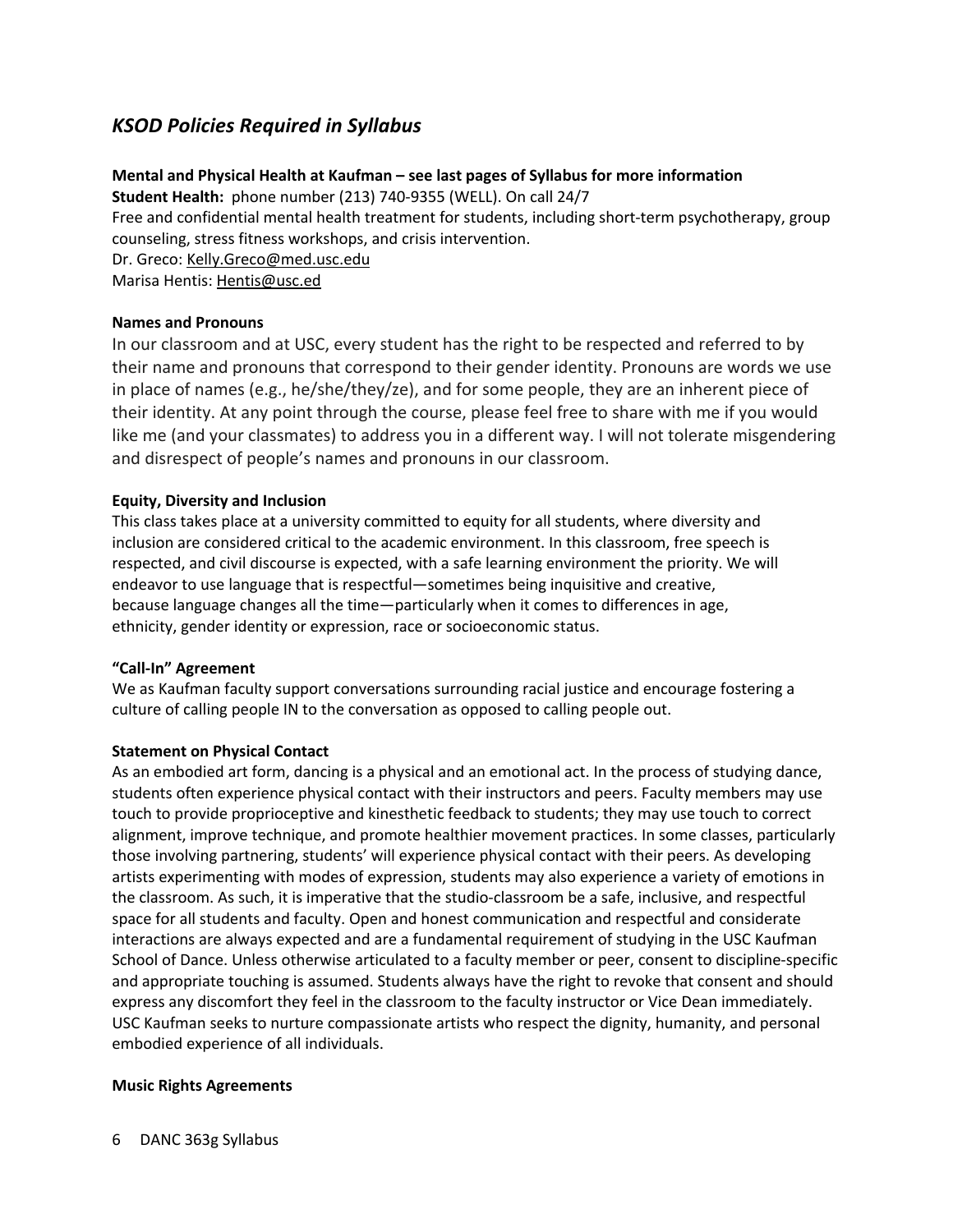The University of Southern California maintains blanket licensing agreements for music with the following organizations: American Society of Composers, Authors and Publishers (ASCAP), Broadcast Music, Inc. (BMI), Society of European Stage Authors and Composers (SESAC), and Global Music Rights (GMR). This gives the University, and its affiliate organizations, the ability to play music in specific situations ON THE CAMPUS without paying royalties to the artist. These situations include live performance, background and house music in performing arts spaces and hospitality venues, on the student radio station, and on the USC.edu domain. When choosing music for student choreography and performance, it is important to remember to stick within the repertory of these rights granting organizations or within the public domain (see below). Please be aware, that though USC does pay for these licensing, it ONLY covers live performance and the other criteria listed above when on the campus and usage by USC and its affiliates. This DOES NOT protect the student when posting their work on websites that monetize content, including social media and YouTube, or for use for self-promotion and public facing content. This is considered out of the bounds of the agreement and would require the student to enter into an agreement with the artist and their representation. In order to check if a piece of music you would like to use is within the grounds of the USC agreements, please refer to the online catalogs that the rights granting organizations provide:

ASCAP: https://www.ascap.com/repertory BMI: https://repertoire.bmi.com SESAC: https://www.sesac.com/#!/repertory/search GMR: https://globalmusicrights.com/search

Additionally, should you have any questions or need help to determine if a piece of music falls within the bounds of these agreements, please feel free to reach out to the Kaufman Production Coordinator (saccoman@usc.edu).

## **Public Domain**

In the United States, artists or their trusts/organizations hold copyrights on work created for the life of the author plus seventy years. Beyond this, the creator's repertoire is considered in the public domain and does not require licensure to use. For example, some bodies of work that fall within the public domain are: the choreography of Marius Petipa, the music of Camille Saint-Saens, and the operas of Guiseppe Verdi. Please be aware that though this does mean the work itself is in the public domain, it may not specifically mean that the performance and/or recording is as well. If there is a band/orchestra/performer listed, (this may not always be the case) please make sure that they and/or their repertoire are represented by one of the rights granting organizations listed above. Again, should you have questions or need assistance, please feel free to reach out to the Production Coordinator.

#### **Emergency Plan**

In the event of a university-wide emergency, guidance and directions will be shared by Campus Emergency Operations in all available outlets, including the website and TrojanAlerts. Students are encouraged to maintain close contact with all available communications avenues for updates to university operations. USC Kaufman will abide by all university protocols and recommendations. If the Kaufman Dance Center is not available when classes resume, students can receive updates from the school's Departmental Operations Center (DOC) on Ramo Lawn (between the Thornton School of Music and Norris Cinema, close to the Bing Theatre).

## *USC Policies Required in Syllabus*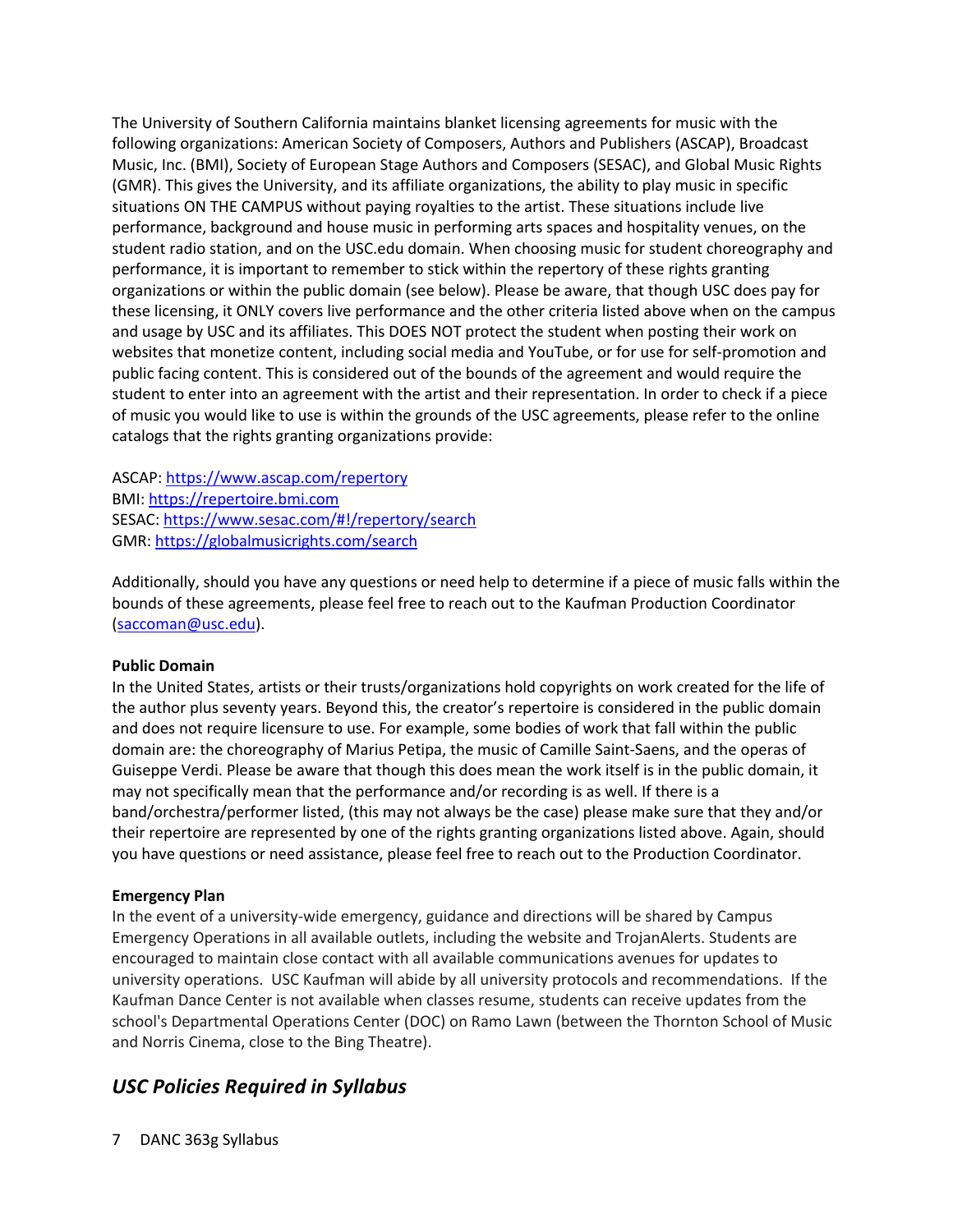## **Technological Proficiency and Hardware/Software Required**

Students will need an electronic device with access to Zoom and Blackboard for this course. They are asked to familiarize themselves with these two interfaces. Please see the links below for technology support.

## **USC Technology Support Links**

Zoom information for students Blackboard help for students Software available to USC Campus

#### **USC Technology Rental Program**

We realize that attending classes online and completing coursework remotely requires access to technology that not all students possess. If you need resources to successfully participate in your classes, such as a laptop or internet hotspot, you may be eligible for the university's equipment rental program. To apply, please submit an application. The Student Basic Needs team will contact all applicants in early August and distribute equipment to eligible applicants prior to the start of the fall semester.

#### **Synchronous Participation**

In general, students should plan to attend every synchronous session for the classes in which they are enrolled, irrespective of when it occurs in their time zone. For this course, the weekly synchronous ZOOM session will be Mondays, from 10:00AM-11:40AM Pacific Time.

## **USC Shibboleth Log In**

Students are expected to be signed-in to their USC account prior to the start of each Zoom class session to ensure a safe and smooth experience for all students.

## **Time Zone Accommodations**

USC considers the hours from 7:00am to 10:00pm, in the local time zone for each student, as reasonable times for students to attend synchronous sessions or engage in synchronous learning activities or assessments. Should students be unable to attend synchronous sessions they are expected to watch the recorded Zoom session and any related PowerPoint presentations (both will be posted to Blackboard once done live) and complete the assignments for each week.

## **USC's Nine International Offices**

Support for international students is also available through USC's offices in Beijing, Shanghai, Hong Kong and South China, Taiwan, South Korea, India, UK and Europe, Brazil, and Mexico. Additional details and contact information can be found at https://global.usc.edu/global-presence/international-offices/.

#### **Recording Online Classes**

For the Fall 2020 semester, USC policy requires that all classes conducted online be recorded for asynchronous viewing with transcriptions made available.

## **"Camera On" Policy**

For this course, students are expected to have their cameras on during synchronous online sessions. Students facing challenging situations (internet connectivity, illness, home environments, etc) are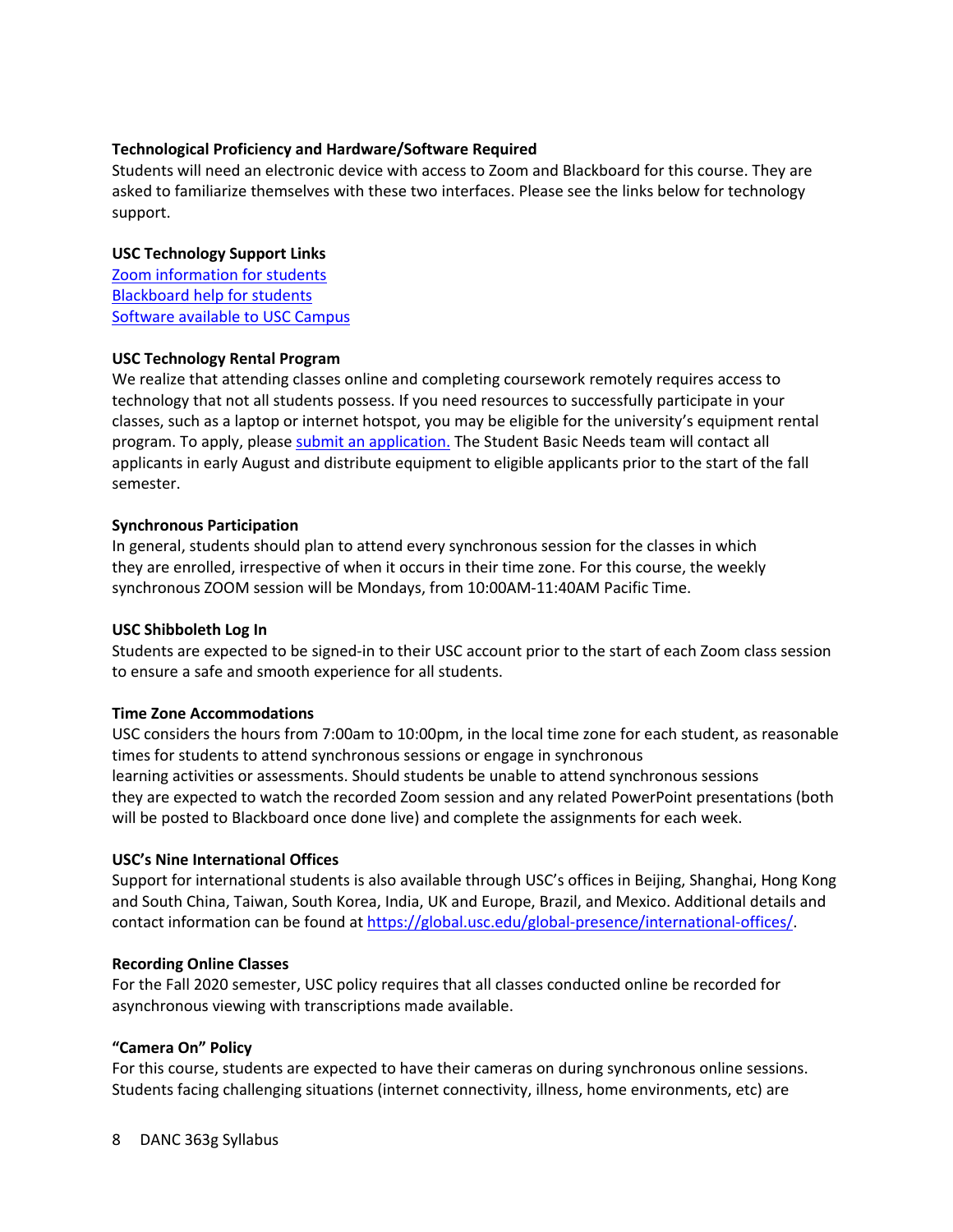encouraged to use a virtual background, which will eliminate most privacy concerns, and earphones or headsets to improve audio quality. Please contact your professor directly for additional accommodations.

#### **Netiquette and Participation**

Participation includes being attentive and focused; actively participating in physical exercises, discussions, breakout rooms, and group activities; asking thoughtful questions; coming to class fully prepared; and exercising personal responsibility and consideration of others at all times. Texting/Chatting during Zoom class sessions via cell phone and/or other private message apps is considered highly disrespectful.

## **Religious Holy Days Policies**

University policy grants students excused absences for observance of religious holy days. You must inform the professor at least one full week in advance to request such an excused absence. You will be given an opportunity to make up missed work if necessary.

## *Statement on Academic Conduct and Support Systems*

[The current Statement on Academic Conduct and Support Systems is a required component of all USC syllabi and is updated regularly. Faculty should use the latest version of the Statement on Academic Conduct and Support Systems found in the Curriculum Coordination Office's Syllabus Template. The Statement below is current as of Spring 2021.]

#### **Academic Conduct:**

Plagiarism – presenting someone else's ideas as your own, either verbatim or recast in your own words – is a serious academic offense with serious consequences. Please familiarize yourself with the discussion of plagiarism in SCampus in Part B, Section 11, "Behavior Violating University Standards." Other forms of academic dishonesty are equally unacceptable. See additional information in **SCampus** and university policies on scientific misconduct.

## **Support Systems:**

Counseling and Mental Health phone number (213) 740-9355 (WELL) On call 24/7 Free and confidential mental health treatment for students, including short-term psychotherapy, group counseling, stress fitness workshops, and crisis intervention.

## National Suicide Prevention Lifeline

Phone number 1 (800) 273-8255 On call 24/7 Free and confidential emotional support to people in suicidal crisis or emotional distress 24 hours a day, 7 days a week.

Relationship and Sexual Violence Prevention Services (RSVP)

Phone Number (213) 740-9355(WELL), press "0" after hours On call 24/7